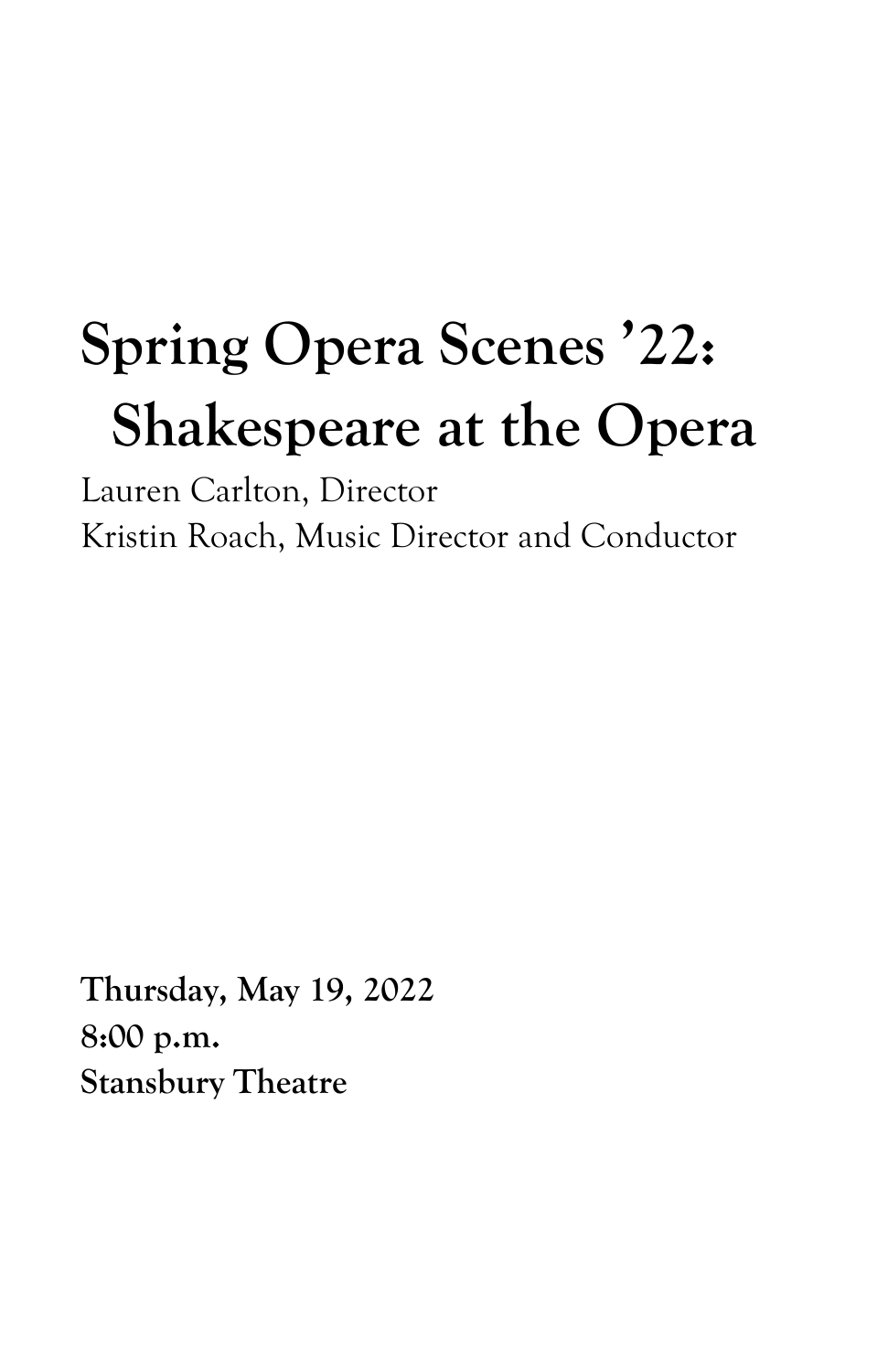# *Macbeth* Giuseppe Verdi Chorus: Act I: "Che faceste? Dite, su!" (Witches' Chorus) (1813-1901)

Soprano 1: Dana Abbo Addison Littlefield Elena Hope Crino Charlotte Hall Julia Hackler\*

Soprano 2: Chelsea Dongas Jamie Hammer Caroline Huber Emma Jones\* Lili Hull\*

Soprano 3: Casey Joan Kollman Colleen Bur\* Gabriella Wirt Marissa Lake\*

## Pianist: Qiaochuhan Li Director and Costumes: Morgan Donahue\*

*Hamlet* **Ambroise** Thomas

Duet: Act I: "Doute de la lumière" (1811-1896)

Ophélie Dana Abbo Hamlet Henry Roach

Pianist: Ben Keating Costumes: Li Kuipers

*Béatrice et Bénédict* Maria de la maria de la maria de Hector Berlioz

Act II: Trio: "Je vais d'un coeur aimant" (1803-1869)

Béatrice Jamie Hammer Héro Chelsea Dongas Ursule Julia Hackler\*

Pianist: Kai Frueh Costumes: Li Kuipers

Quartet and Duet: Act IV: "Ah! le ciel soit loué?" (1818-1893) Aria: "Amour ranime mon courage"

| Gabriella Wirt |
|----------------|
| Emma Jones*    |
| Quinn Vincent  |
| Daniel Boyd    |
| Marissa Lake*  |
|                |

Pianist: Kristin Roach Costumes: Maeve Shampine

*Roméo et Juliette* Charles Gounod